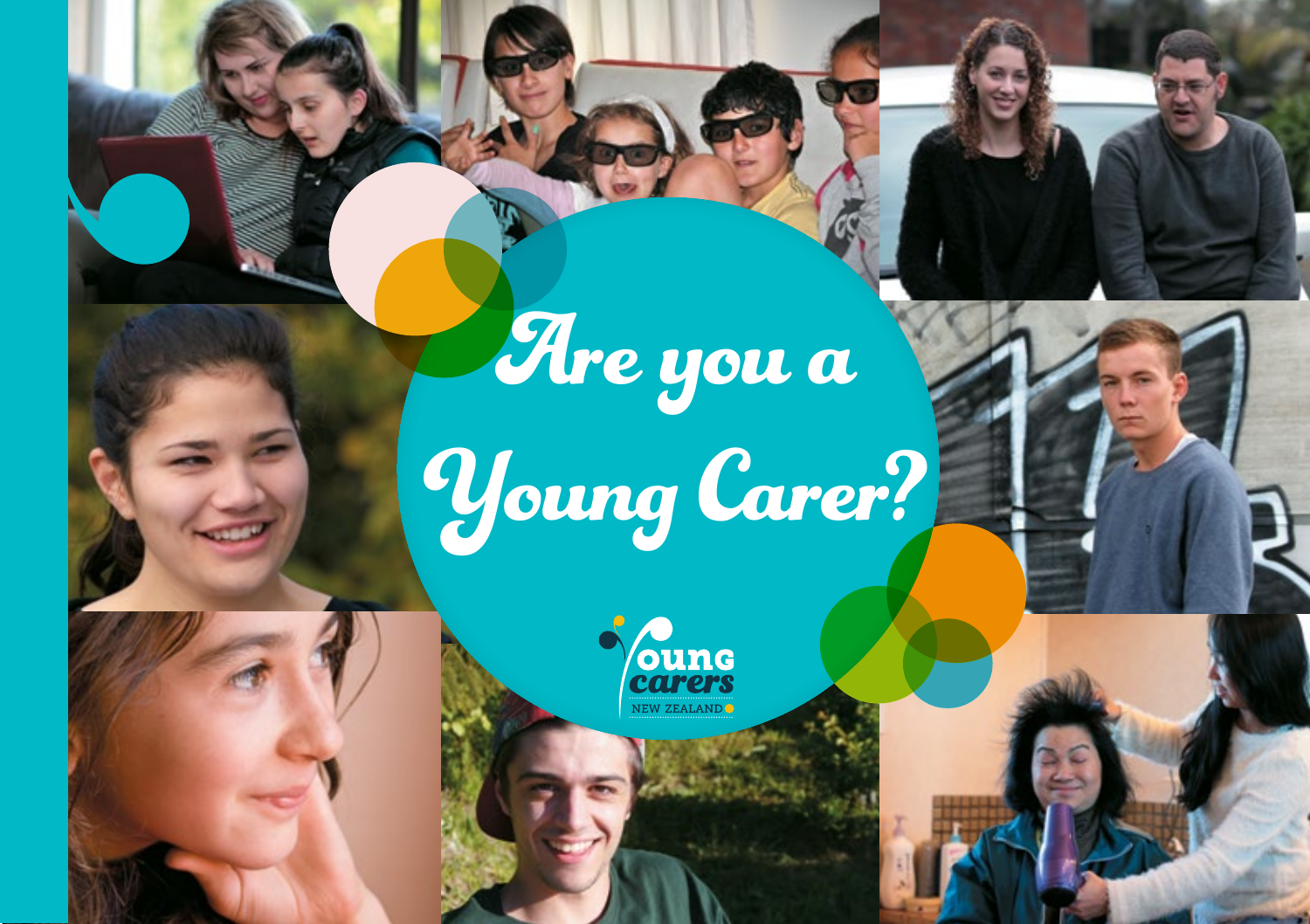# Many young carers don't realise they are a 'carer'.

You may have started caring when you were much younger. It's just what you've got used to. Or perhaps something happened and you started helping to look after a friend or family member regularly, after they had an accident or became unwell and need ongoing care.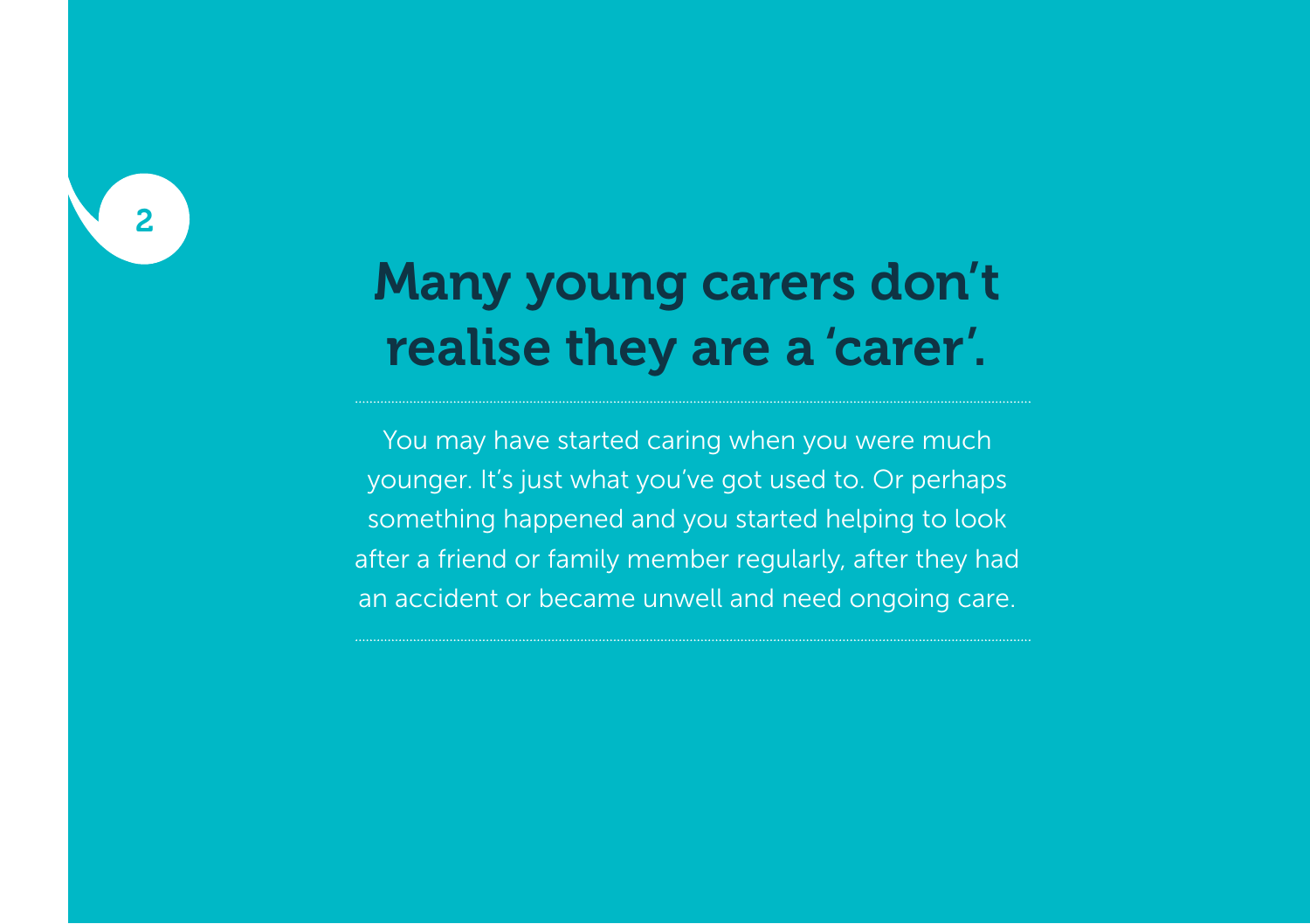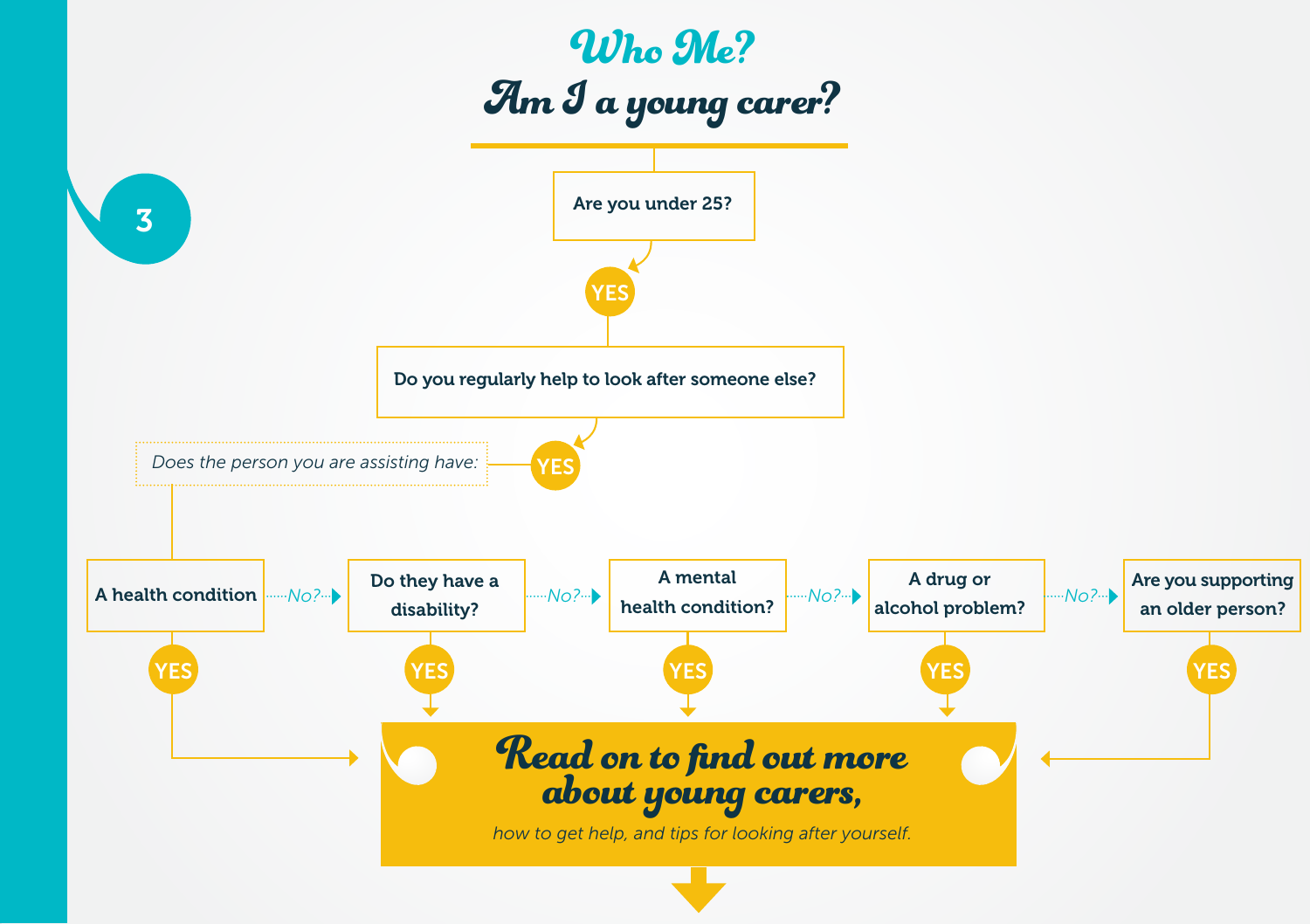*"I love talking to or messaging other carers like me. There are a lot of young carers who understand each other and give each other tips."*

4

Dylan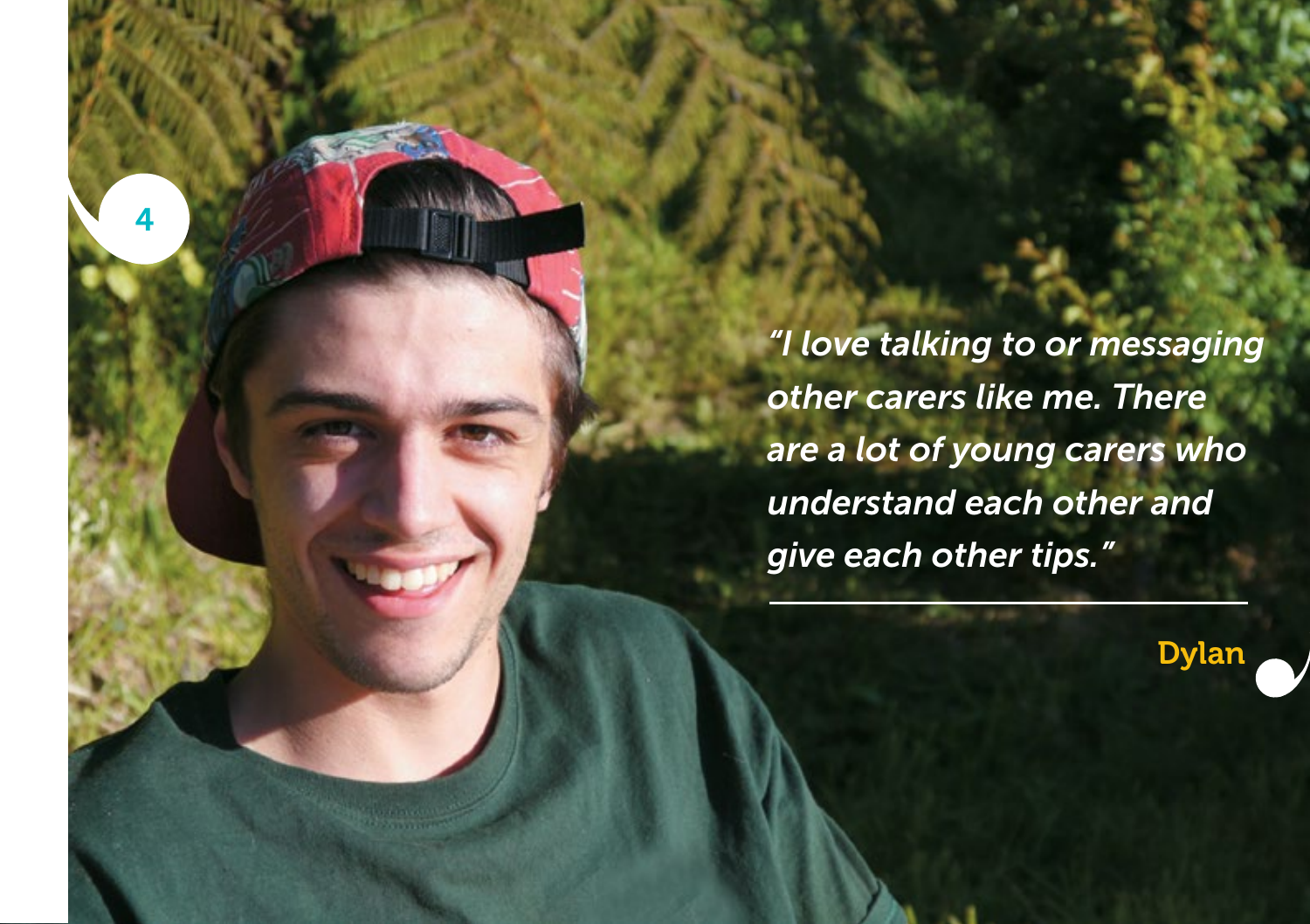*"I do all kinds of stuff. There isn't anyone else helping so it ends up being me."* taylor

## Everyone's situation is different.

Sometimes others might help do these jobs, or a young carer might do most of them by themselves.

# What do young carers do?

## A young carer might help with things like…

### household chores 1

tidying up, washing, cleaning, cooking

#### keeping the house running 2

shopping, managing money, making sure bills get paid

#### everyday care 3

helping a family member or friend with dressing, taking medicines, meals, or moving around

### keeping a friend or family member safe 4

checking they're doing okay

#### making appointments 5

perhaps going with a family member or friend

#### emotional support 6

such as encouraging a family member or friend, keeping them company, or talking about their challenges and worries

### interpreting or translating 7

for a family member or friend if English is their second language

child care 8

looking after younger brothers and sisters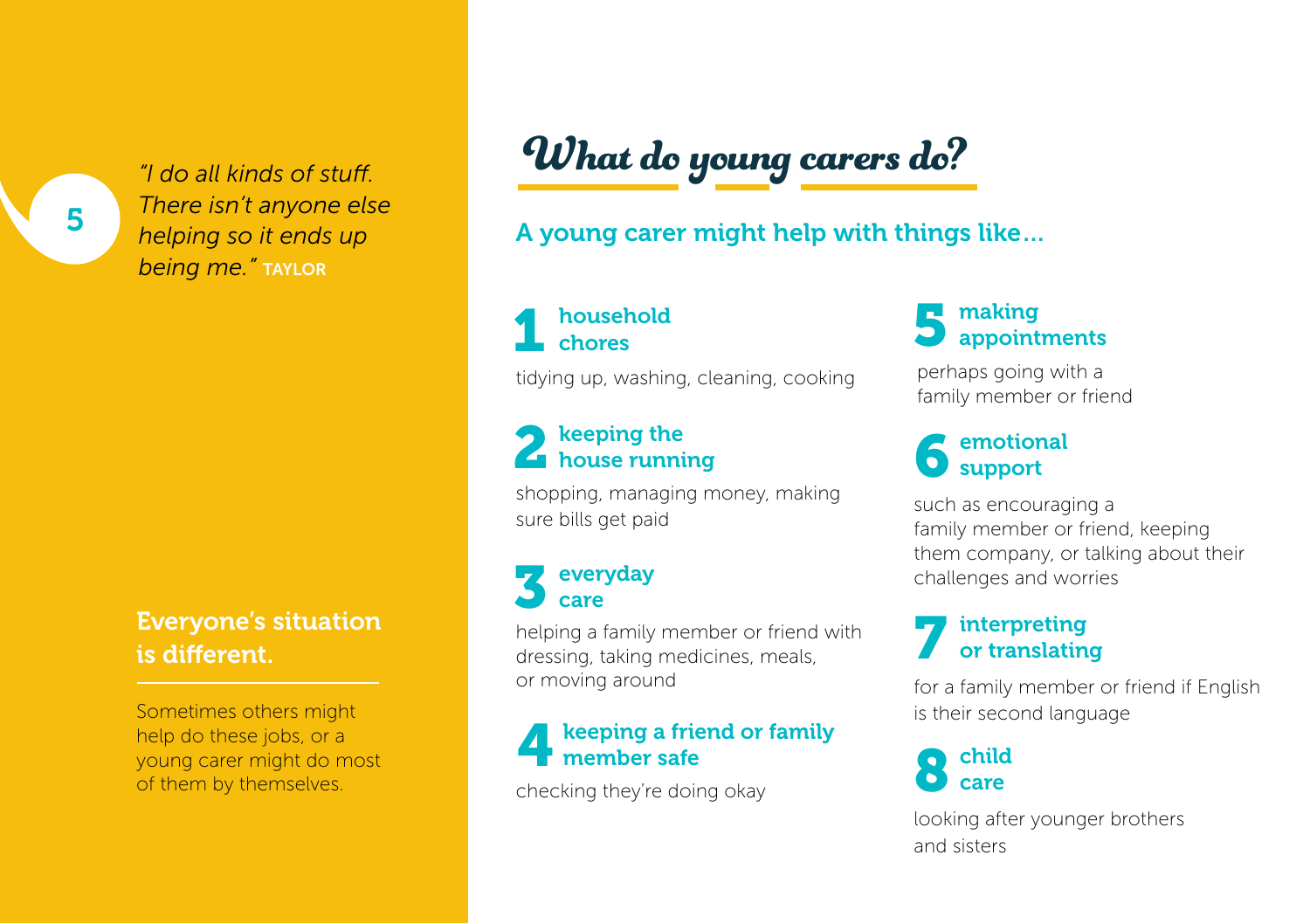# What's it like to be a young carer?

Young carers say that helping someone in their family or whānau has good and bad points. You want to help and make a difference, but that might mean you have less free time or more stress than your friends. Being a carer can be a big job.

### THE GOOD THINGS

- As a young carer, you want to help a family member or friend who needs support and who is important to you.
- You can feel proud of the difference you make to that person's life, and to your family's life.
- You may have a close relationship with the person you're assisting and can share some special times together.
- You're likely to have some skills and experience that most young people don't have, which may help you in the future.
- Young carers are often more mature than others their age.

*"We ended up laughing so much together when he was in hospital. Even though he was really sick, we had the best times together. We were in this kind of bubble together, away from the usual world. It was pretty special."*

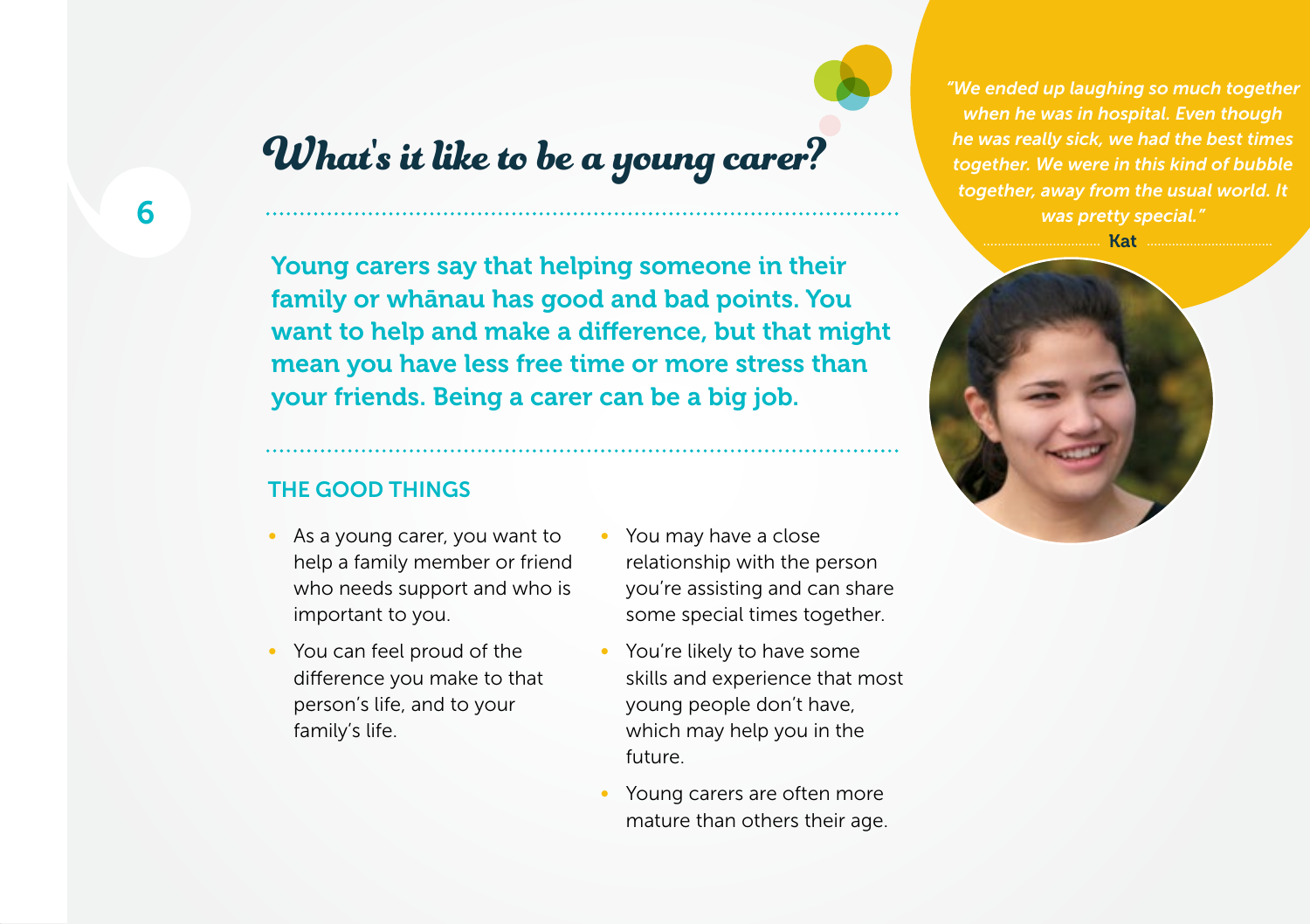### THE TOUGH STUFF

- You can feel left out and held back. Responsibilities can stop you getting to do what others do - like hanging out with friends, getting homework done on time, being in a sports team, or having a part-time job.
- It can feel lonely at times. Often others don't understand why you can't do things after school or at weekends.
- Daily life can get extra stressful. If your friend or family member's condition is bad, it can also get scary at times.
- Relationships can get tense in stressful times. With the family member or friend you are helping, or with others in the family.
- It can be difficult financially for the family. This adds stress.
- You may struggle at school, training, or work, if you are often tired. You might also be worried about the person you're helping, and how to manage things. You may have to take time away to deal with things that happen, like appointments or health emergencies.
- You might feel worried or anxious. You may feel overwhelmed at times and you may develop depression. You might also feel angry or frustrated, even though you do want to help.
- It can be hard deciding when to leave home. This might not feel like an option for you if the person you help depends on you.



*"My sister's ups and downs become ours too. It can be a rollercoaster ride."* mia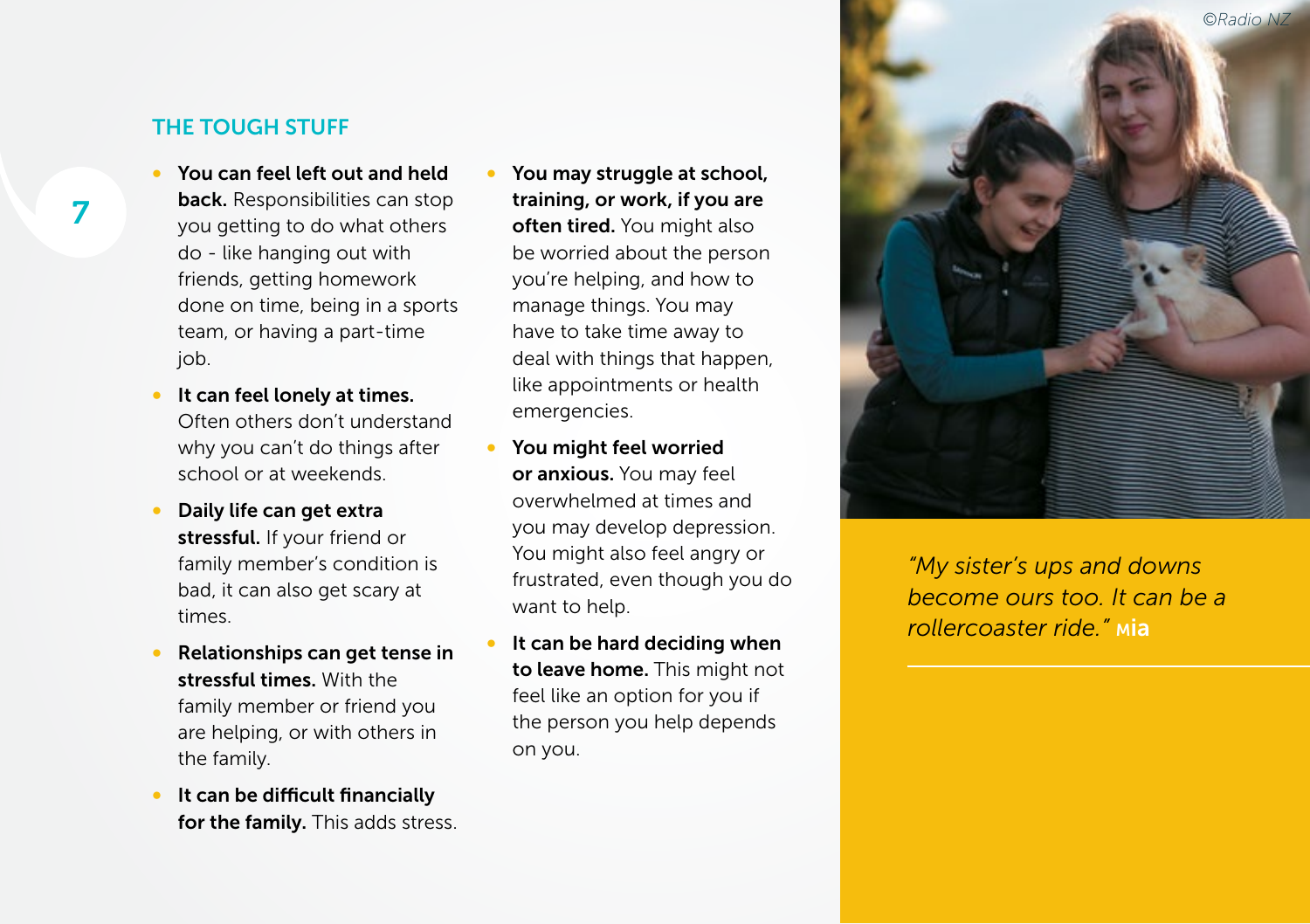

# Look after yourself

8

You matter too. If you don't look after yourself you won't be in the right space to help someone else.

### Talk to someone you trust

Choose a good friend, another young carer, a counsellor, a doctor, a teacher or another member of your family or whānau. If you share your feelings, others can help and support you more.



You do NOT have to do everything on your own. It's okay to ask others for support and to share the care. *(See pages 9 & 12.)*

# Look after your body

Eat properly - get enough sleep - keep active. Exercise will help you deal with stress.

# Take a break, if you can

Make times to relax, do what you enjoy and hang out with friends.



It's a fast way to release stress and feel better.

## **Learn**

Talk to the person you help if possible, and ask questions at medical appointments. Knowing more will help you understand what is happening and how best to help. *(See page 10.)*

### Connect with others who 'get it'

Join Young Carers NZ on Facebook *(see page 13)*, phone 0800 777 797, or email centre@carers.net.nz. If you meet other young carers, ask for their email or phone details. Maybe you can support each other.

## 8 Get into nature

Spending time in the garden, the park, or by the sea can be relaxing.

# Have an emergency plan

Know what to do if there is an emergency. If you are very worried, call 111. Talk to the person you help or others in your family about how to get help for the person if there is an emergency *(See page 10.)*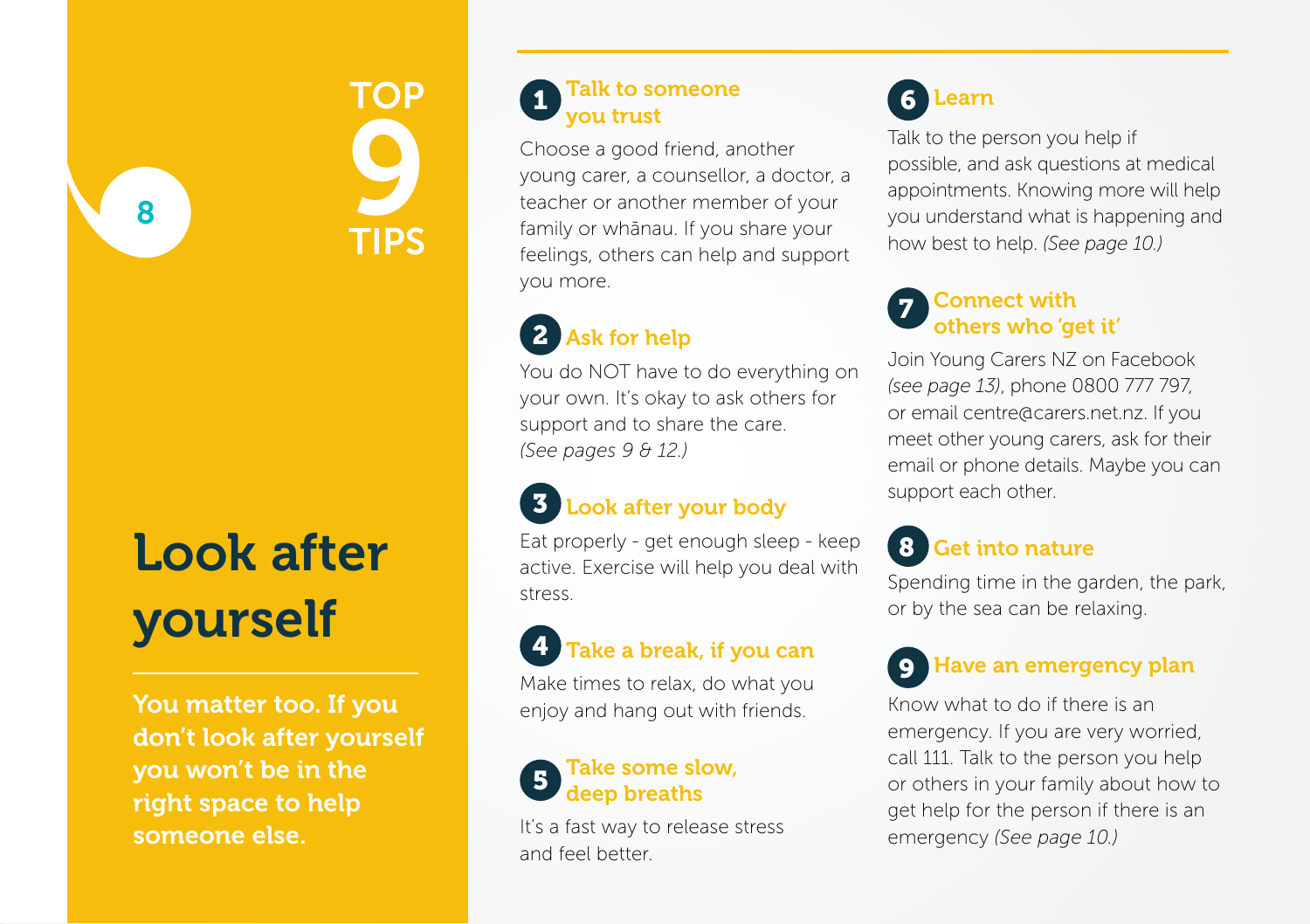9

# Finding help

Getting support to deal with issues or find useful information can make all the difference. Keep asking until you get the help you need.

### Try a helpline for support:

Youthline 0800 376 633, free text 234 or email talk@youthline.co.nz or use Online Chat (Go Chat) at *www.youthline.co.nz* 

### What's Up 0800 942 8787 For

5-18 year olds. Phone counselling weekdays 1pm–10pm and weekends 3pm–10pm. Online chat is available 7pm–10pm daily at *www.whatsup.co.nz*

Kidsline 0800 54 37 54 (0800 Kidsline) for young people up to 18 years of age. Open 24/7.

Lifeline 0800 543 354 24hr counselling.

The Key to Life Suicide prevention 0800 256 7376 *www.keytolife.org.nz*

The Low Down Youth depression support, free text 5626 or email team@thelowdown.co.nz and see *www.thelowdown.co.nz* 

Depression Helpline 0800 111 757 or see *www.depression.org.nz*  Anxiety phone line – 0800 269 4389 (0800 ANXIETY)

Netsafe Internet bullying support 0508 638 723 or see *www.netsafe.org.nz*

Are you OK? 0800 456 450 Shine 0508 744 633

- family violence helplines.

Have questions about a health condition, a disability, an alchohol or drug addiction or mental health condition?

Family Services Helpline 0800 211 211 to find health and support services in your area. Or search *www.familyservices.govt.nz/directory*

Supporting Families In Mental Illness 0800 732 825 for families and whānau supporting a loved one who has a mental illness.

Alcohol and Drug Helpline 0800 787 797 or online chat in popup box at *www.alcoholdrughelp.org. nz/contact*

Al-Anon/Alateen Support for families of problem drinkers. 0508 425 266 *www.al-anon.org.nz*

Healthline 24 hours 0800 611 116 Free advice from a health professional.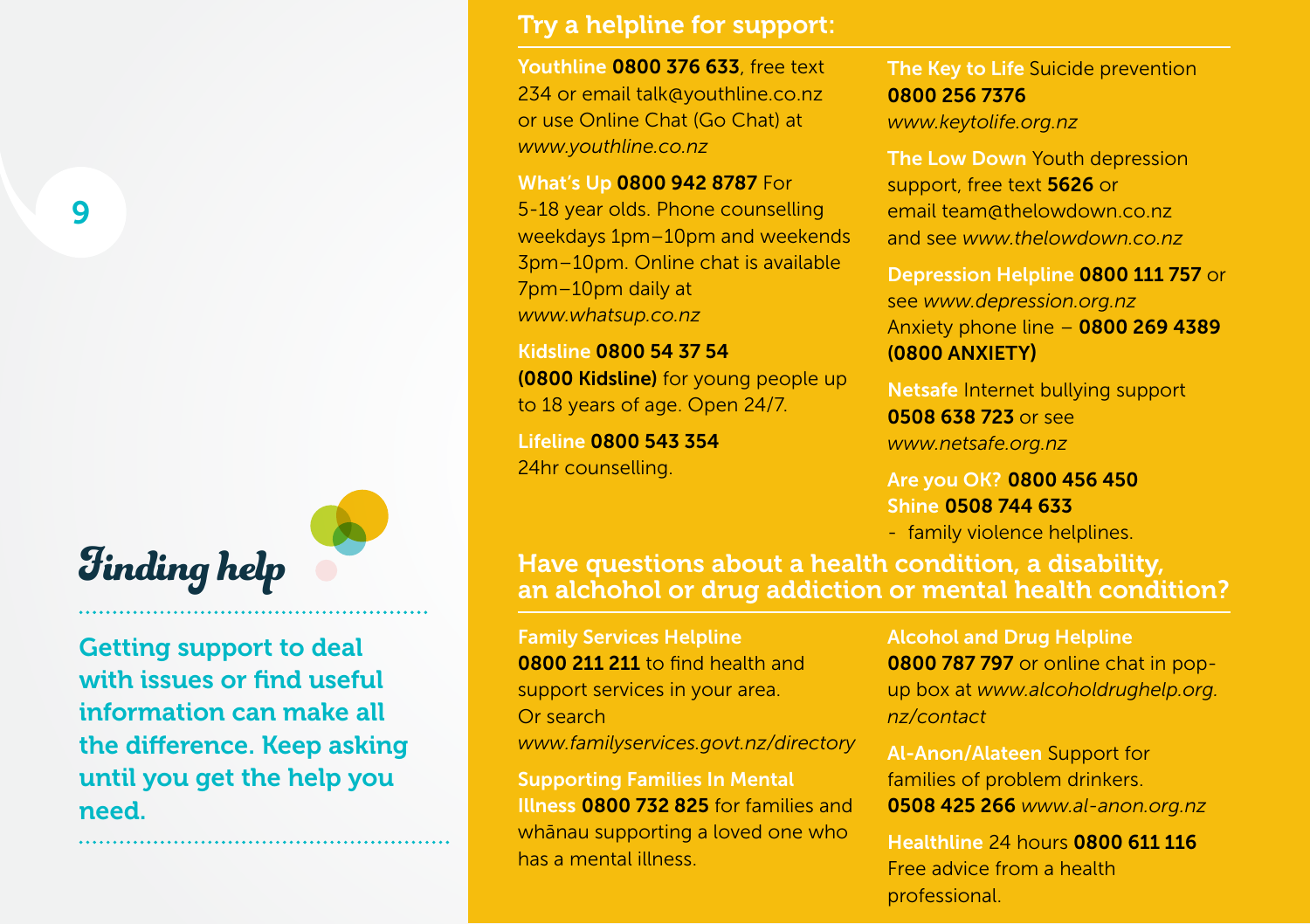# Making an emergency plan

10 10

Contact Carers NZ for support and useful tools to help you do this. Phone 0800 777 797, email centre@carers.net.nz or see www.carers.net.nz.



*"Beef and I have a very close bond and we really 'get' each other. I think that's been developed from our caring relationship and helping each other out so much. I wouldn't take it back for the world."*

## Lauren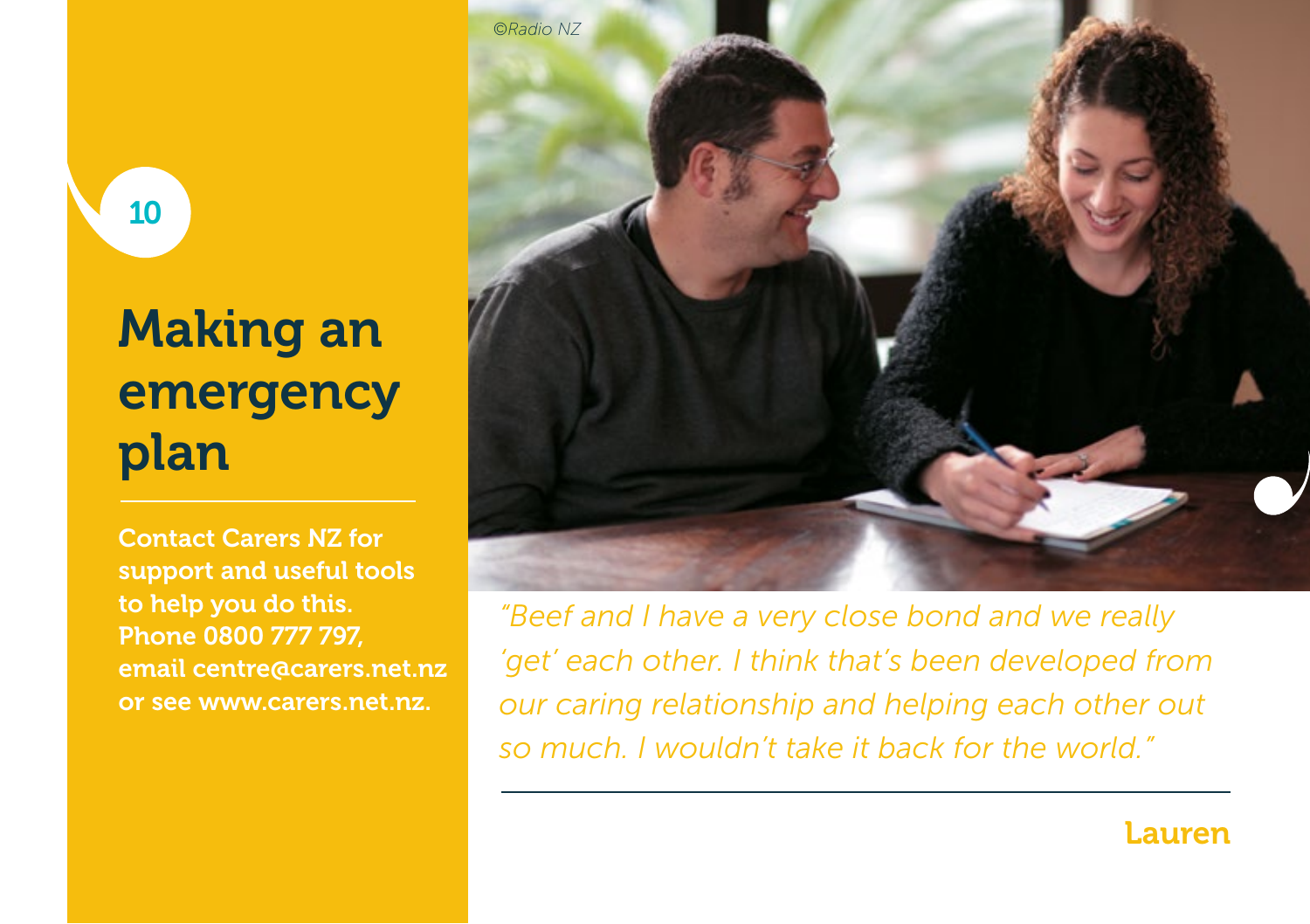# 11 YOU<sup>'</sup>RE NOT ALONE



## are young carers – like you

*\* We don't know how many children in New Zealand under the age of support you 15 are young carers. We are working with researchers to find out!*



*here to*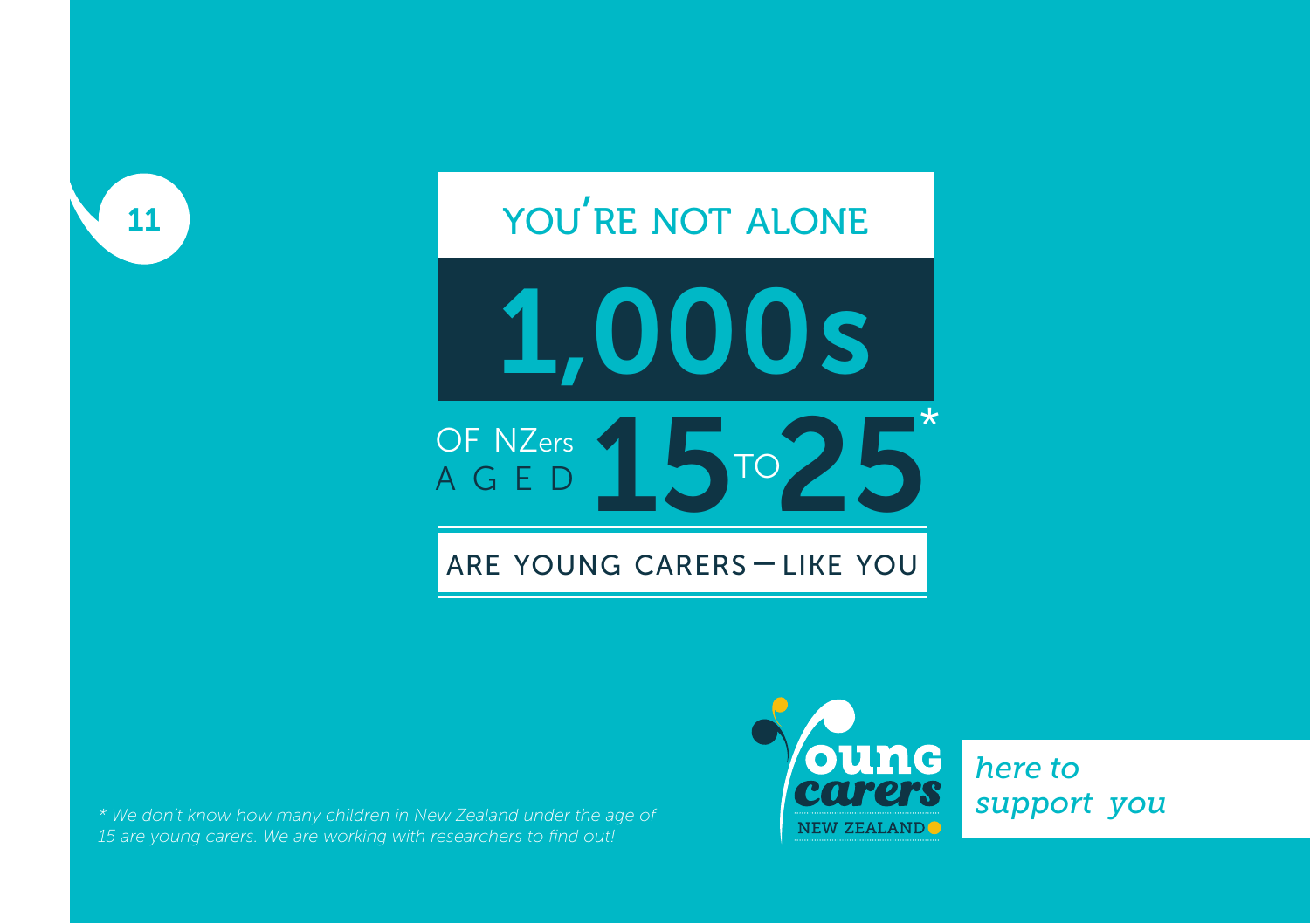Young Carers NZ is a national programme of the charity Carers NZ. We know that caring for someone else can take up lots of time, effort and energy. That's because we're carers ourselves.

*Many of our photos of young carers were taken by Radio NZ. Thanks for letting us use them!*

### HOW WE CAN HELP...

- Be part of a community. There are lots of other young carers out there – you're not alone.
- Connect with other young carers. Get to know other young carers who 'get it'.
- Get information to help you as a carer.
- Learn about ways get some extra help.
- Get tips about ways to look after yourself and the person you help.
- Find websites and social media that support young carers around the world.

*Young Carers NZ is led by an advisory group of young carers. They are sharing their experiences with government and Carers NZ to help all young carers.*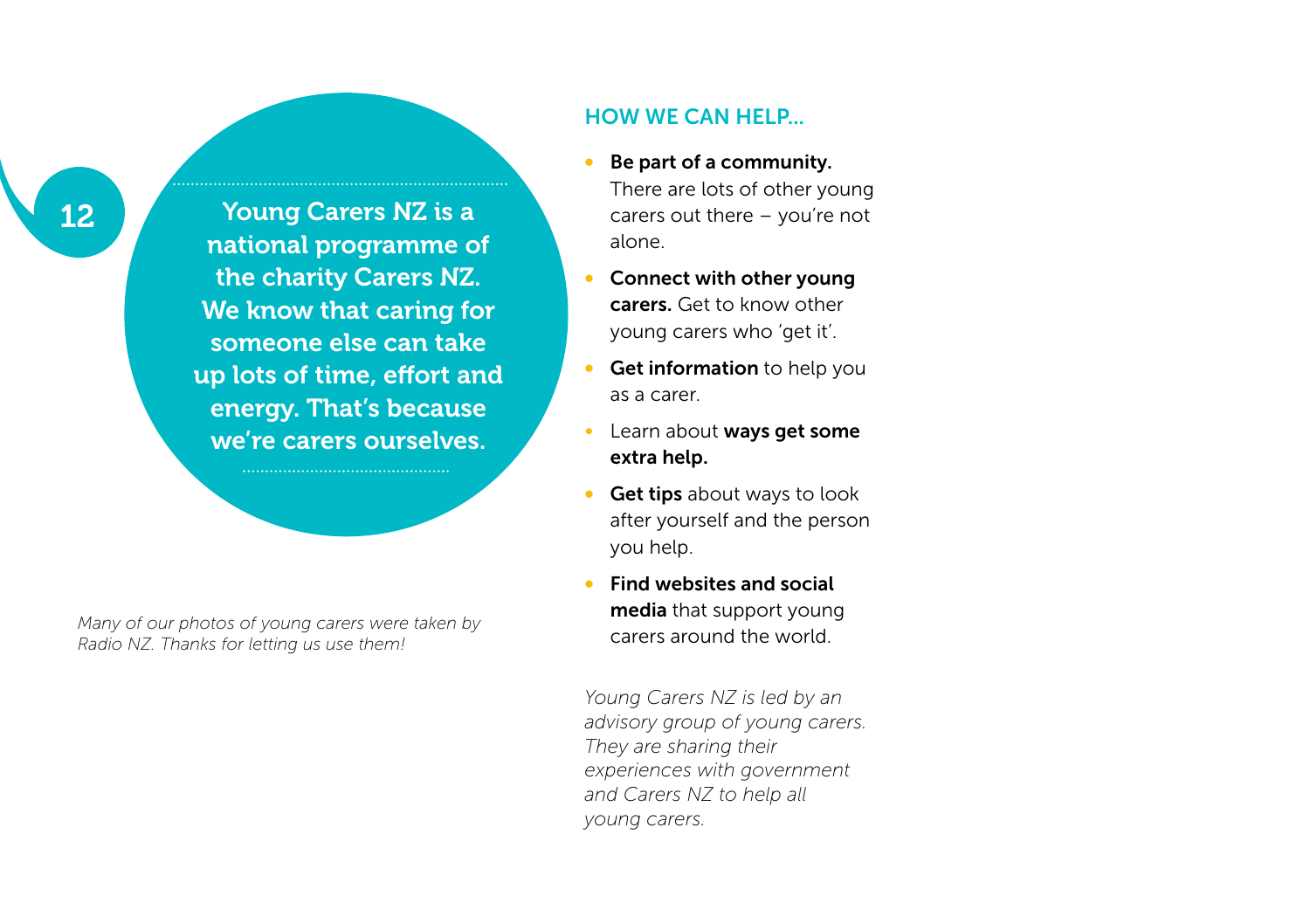

## *connect with us*

We can offer support and help you connect with other young carers.



*Search [YoungCarersNZ](https://www.facebook.com/youngcarersnz) 0800 777 797 centre@carers.net.nz www.carers.net.nz*





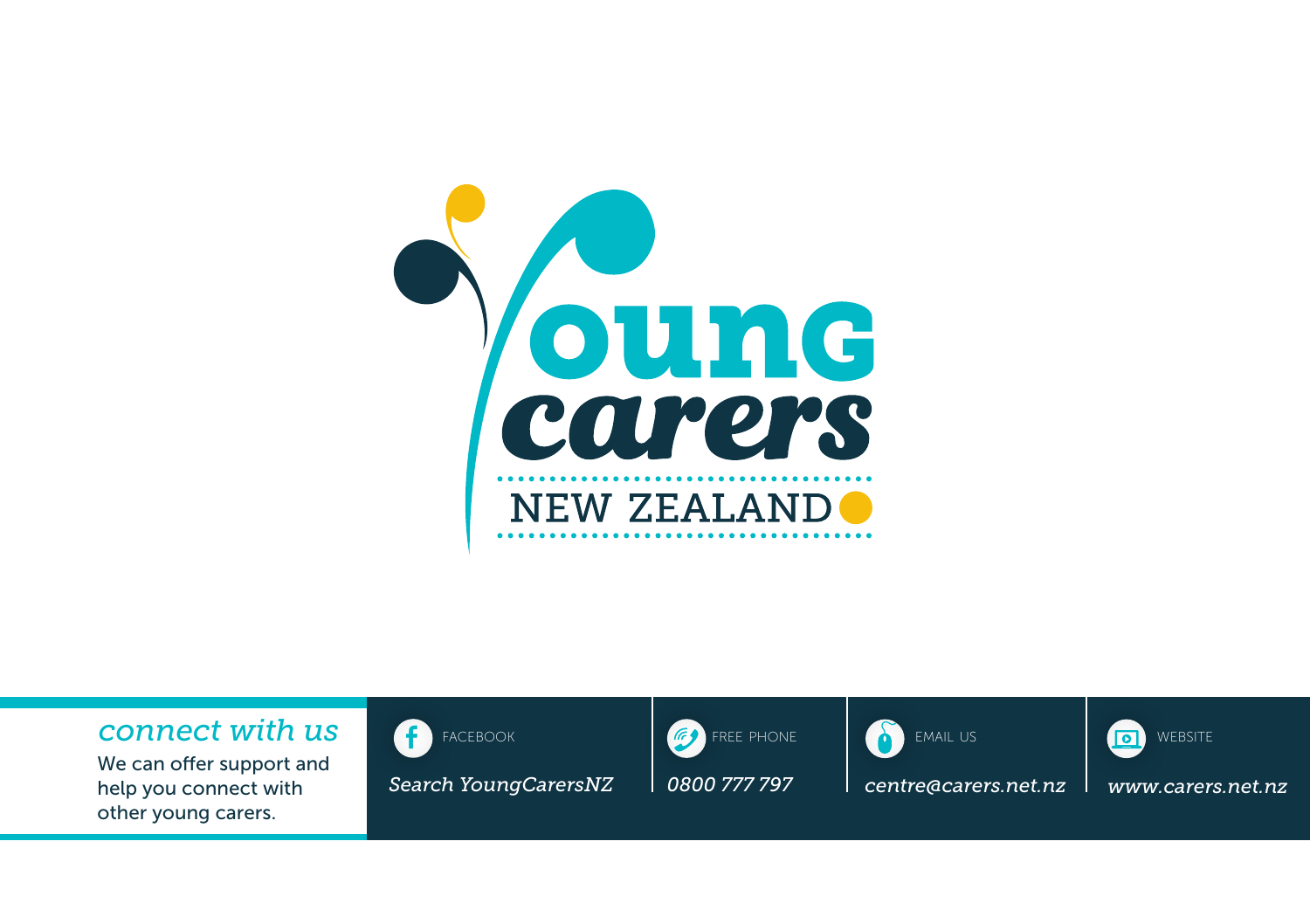# Tell us about young caring!

Please tell us about the jobs you do to help your family member or friend who has a health condition, or is elderly, disabled, mentally unwell or dealing with a drug or alcohol problem.

Having this information will help us support New Zealand's young carers better. Your information will be kept private so no one else will see it.

*Find the survey here: www.surveymonkey.com/r/youngcarersnz*

*If you'd like to be sent a copy of the survey to fill in, phone 0800 777 797 or email centre@carers.net.nz*

Thanks for helping us!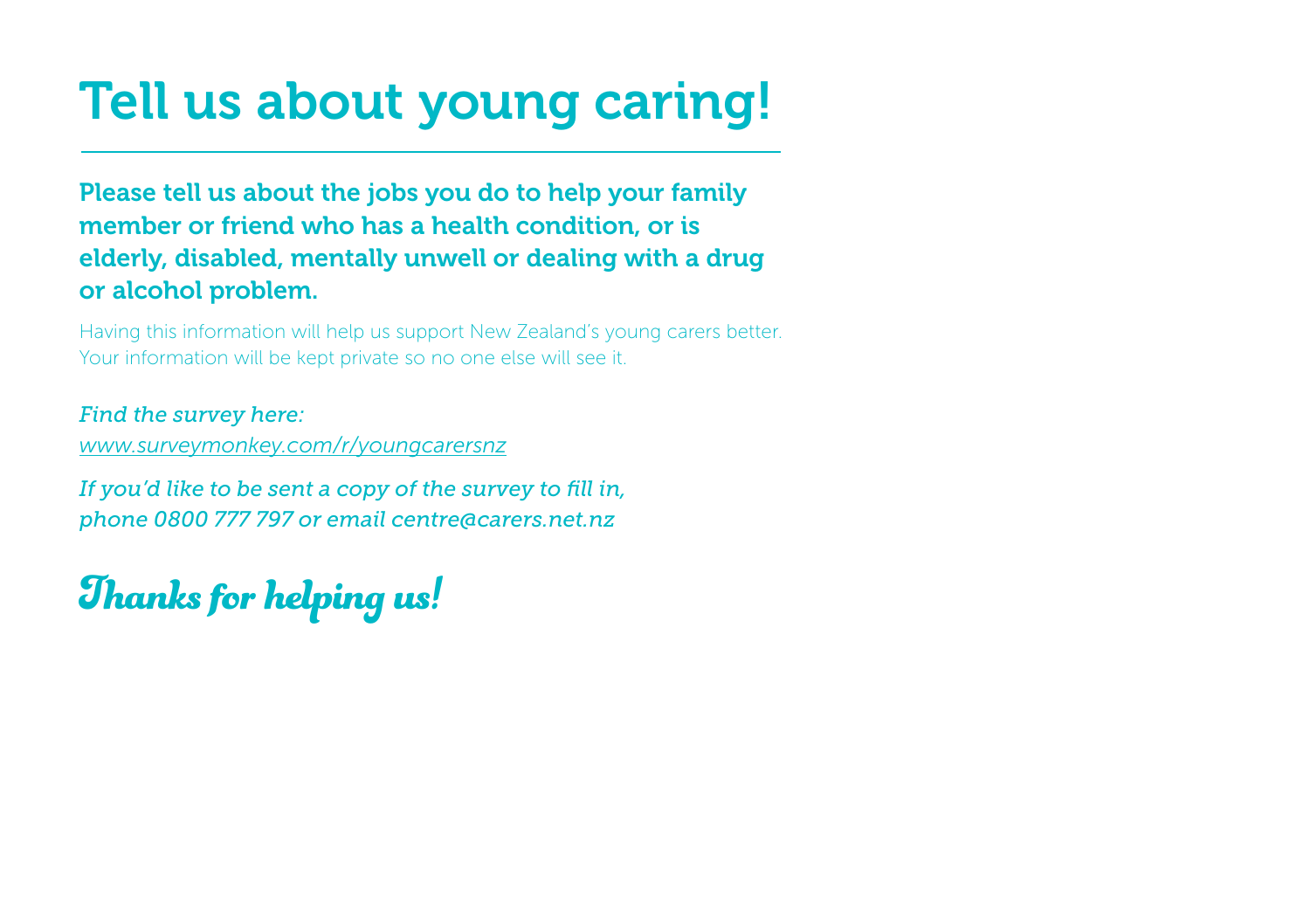

**F** FACEBOOK<br>**Search [YoungCarersNZ](https://www.facebook.com/youngcarersnz)** 



*0800 777 797*



### *centre@carers.net.nz*



#### *www.carers.net.nz*